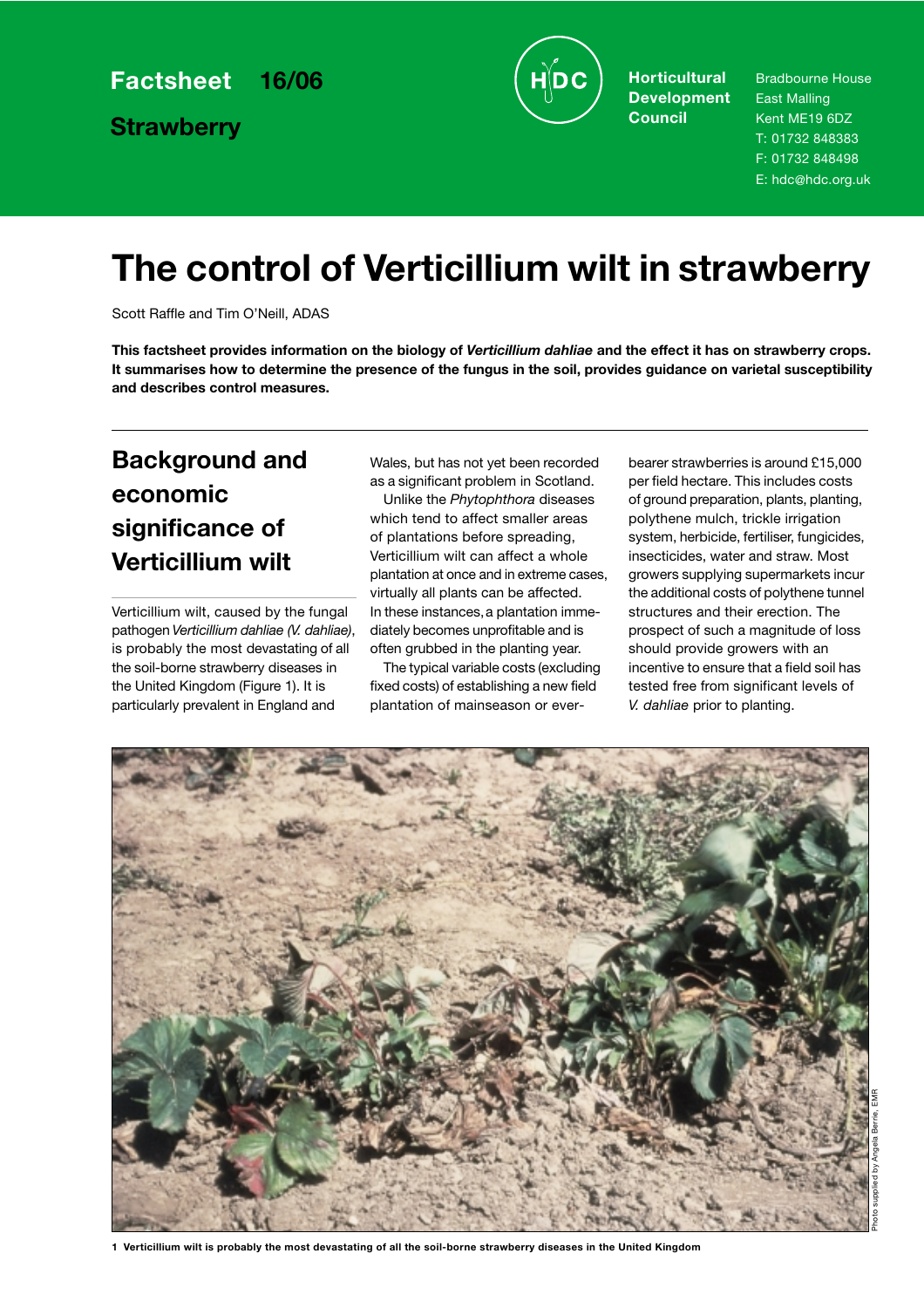### **Symptoms**

The most characteristic symptom of Verticillium wilt is the sudden wilting of the plant during periods of hot weather and die-back or necrosis of the older leaves around the circumference of the plant, producing a 'halo' effect around the younger green leaves in the centre (Figure 2).

The older leaves around the circumference of the plant initially display marginal and inter-veinal browning and eventually die. The leaves near and around the centre of the crown become stunted but remain green and turgid until the plant dies.

The fact that only the outer leaves wilt, serves to distinguish Verticillium wilt from the two common Phytophthora diseases (red core and crown rot), where all of the leaves wilt. In addition, no internal discolouration of the roots or crown tissue is found with Verticillium, unlike the Phytophthora diseases.

Symptoms generally first appear in late spring or early summer following the onset of hot weather conditions, high light intensity or a period of drought. The disease tends to be

most severe in plants that are fruiting. The symptoms can continue into the autumn, but although plants can sometimes show signs of recovery. they rarely recover to the stage that they are capable of producing economically viable yields.



**2 Strawberry plant exhibiting the typical halo effect that is characteristic of Verticillium infection**

### **Infection and spread**

The disease initially occurs in a plantation either because infected plants are purchased and planted in a clean soil, or because the pathogen is already present in the soil.

Resting structures of *V. dahliae* are known to be capable of remaining dormant in a field soil for more than 25 years, germinating when a suitable

host plant is introduced. The resting structures germinate on the root surface of strawberry plants and infection is established in the root tissue. The degree of infection in a plantation is directly related to the numbers of resting structures present in a field soil prior to planting strawberries. The level of soil infestation is usually expressed as Colony Forming Units (CFU) per gram of soil. The greater the number

of resting structures the greater the risk of infection, thus increasing the risk of severe symptoms developing.

As strawberry is a host of Verticillium wilt, the numbers of resting structures present in the soil increases during and immediately after the life of a plantation. If the soil is repeatedly cropped with strawberries, the level of the pathogen within the soil will increase substantially.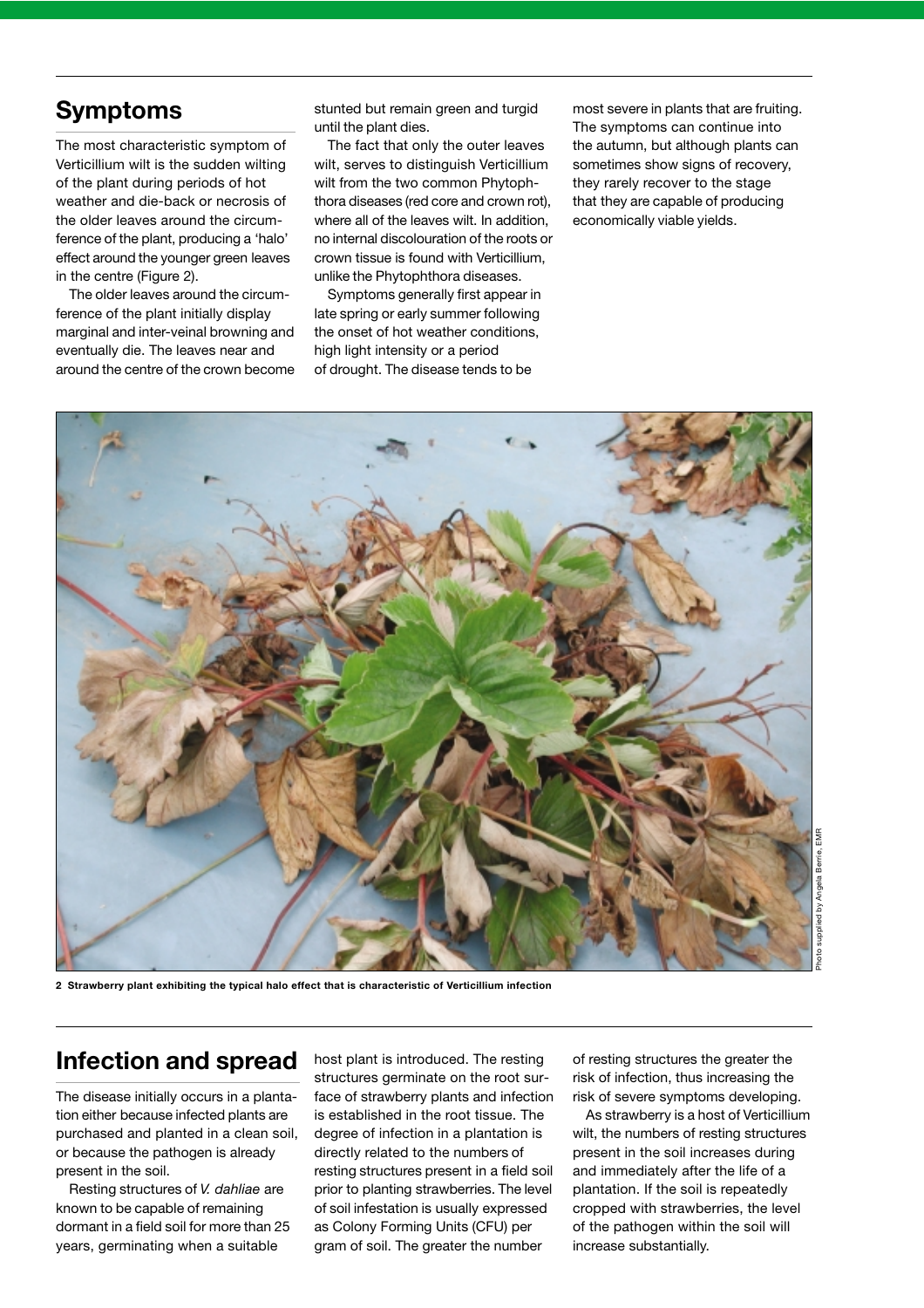However, a number of other host plants of *V. dahliae* are known to exist, including potatoes, hops, linseed and some weeds such as fat hen (Figures 3, 4) and 5). Consequently, there is a risk that a field soil that has been cropped with any of these hosts or badly infested by susceptible weeds, may have existing levels of the pathogen before a strawberry crop is established.

The pattern of infected plants that occurs in a strawberry crop is governed by the distribution of the pathogen in the field, which in turn can be governed by the previous cropping history of a site. For instance, it is common for a large scale strawberry plantation to have been cropped with different crop types in different parts of the field in previous years. Where half of the plantation has had a history of growing a host crop such as potatoes, and the other half does not, then infection is likely to be more severe on the half that has cropped potatoes. The disease may affect plants singly or in small or large clusters. Healthy plants can often be found interspersed between diseased ones.

As well as being introduced into a field on infected strawberry or other hosts, *V. dahliae* can also spread in water and in plant debris from crops and weeds. There is very little spread of the disease from plant to plant during the growing season, although some can occur through root contact.

Verticillium wilt is far more commonly found in strawberry crops grown in field soils than in soilless substrates. The most commonly used soilless substrates such as peat and coconut fibre (coir) are almost always free of the fungus. Verticillium wilt is occasionally found in soilless substrate grown crops as a result of establishing plants that are already infected or through cross-infection from infested soils to bags or containers that are in contact with a field soil.



**3 Potato crops act as a host to Verticillium**



**4 Hop gardens act as a host to Verticillium**



**5 Linseed crops act as a host to Verticillium**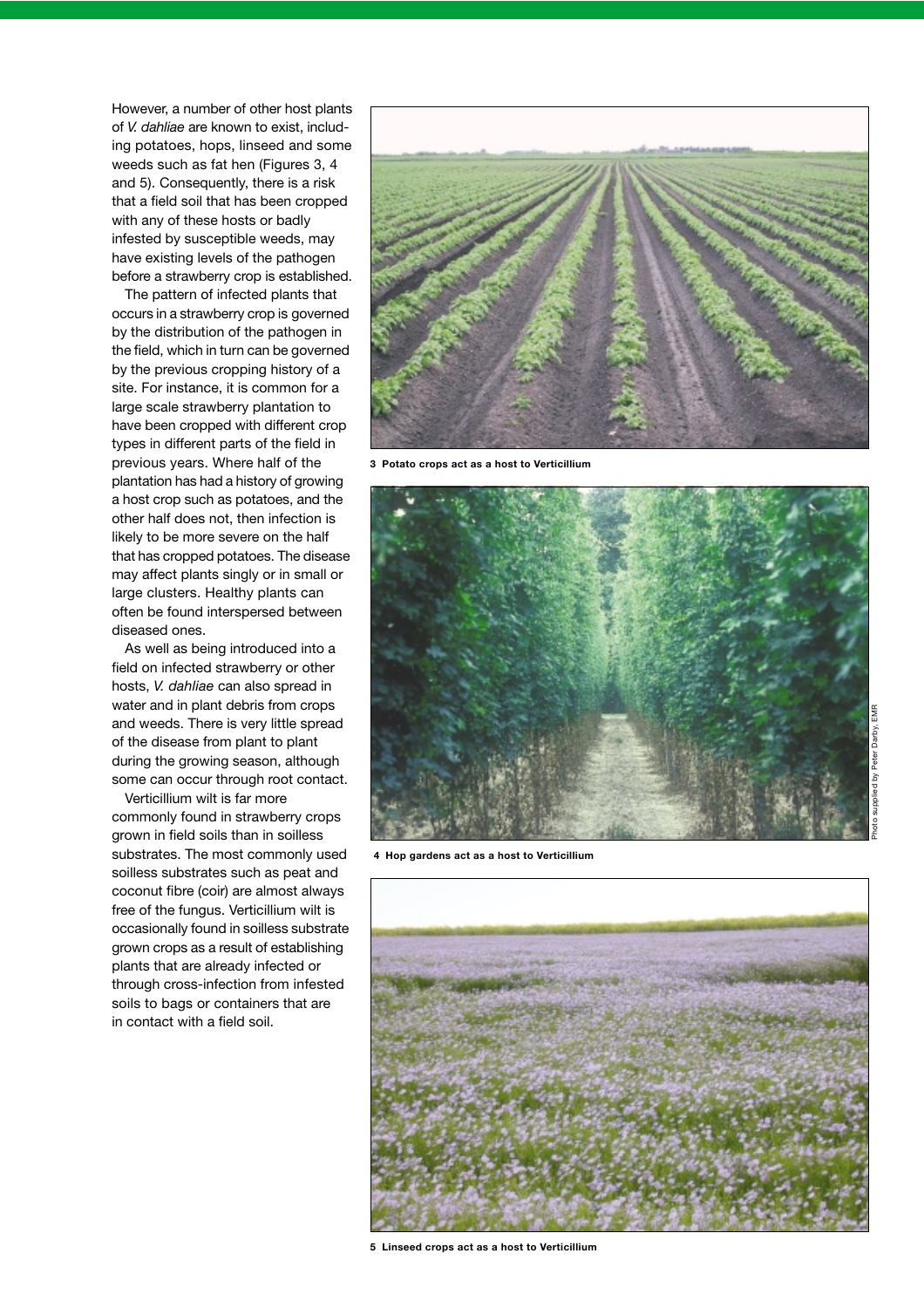### **Soil testing for Verticillium**

Given the financial implications of establishing a crop in an infested soil, it is essential that all potential production sites are assessed for the presence of *V. dahliae* before planting.

Growers and consultants should always consider the previous cropping history of a site when selecting fields for strawberries. Where crops such as potatoes, hops and linseed have been grown, there is an increased risk that a soil may be infested. In the past, some growers have based their decision on choosing a suitable site on this information alone. However this can be dangerous, for in some cases the history is not known beyond 15–20 years and the fungus can survive for longer than this. The fact that a site does or does not have a history of growing these crops is not a guarantee that the pathogen will or will not be present. Furthermore, unless the level of the pathogen is known, it is difficult to make accurate predictions as to the risk posed to a strawberry crop.

To help to diagnose the presence and level of the pathogen in the soil, a test was developed in the late 1980's by ADAS and HRI East Malling which measures the level of *V. dahliae* currently in a field soil. Subsequent work was conducted to enable pathologists to correlate the level of the fungus in the soil with the risk of infection occurring for a range of varieties.

The test, costing around £140 per sample (depending upon the laboratory used) takes up to 6 weeks to conduct and is available through ADAS or East Malling Research. It is conducted on a

sample of the soil, taken by growers from the intended field site. To ensure that the test works as accurately as possible, 25 cores (or more) of soil (to 15 cm depth) are removed from the field (no more than 1 hectare in area) using a narrow soil corer. Sampling is done on an iron grid pattern (Figure 6), ensuring that a representative sample has been included from every part of the field. On delivery to the processing laboratory, a soil suspension is created and spread on a nutrient plate, and the numbers of *V. dahliae* colonies that grow are counted by a trained pathologist.

The levels of infestation found using this diagnostic test vary enormously from site to site. The scores can range from 0-60 CFU per gram of soil and more (in rare cases). However, a large proportion of soils tested range from 0 –10 CFU per gram of soil.

A new test is currently being developed at East Malling Research (Project SF 70) that will use molecular technology to determine the level of *V.dahliae* DNA in a field soil. In contrast to the current test which takes up to 6 weeks to conduct, if successful this new test will provide a result within two days.



**6 Sampling must be done on an iron grid pattern to ensure that a representative sample has been included from every part of the field**

## **Using the test to aid planting decisions**

Having received the results of a Verticillium soil test, growers and their consultants can make a decision on the risk of a strawberry crop becoming infected. Varieties differ greatly in their susceptibility to the disease (see Table 1), so the decision on whether it is safe to plant on a site at a certain

level of the pathogen depends on the proposed variety. As a general rule:

- Where no pathogen is detected in the soil (count of 0), then it is safe to plant all varieties.
- Where there is a low level of the pathogen present (count greater than 0 but less than 5), it may be risky to plant susceptible varieties such as Elsanta, but safer to plant a moderately resistant variety such as Florence.
- Where there is a high level of the pathogen present (count of 10 or more), most currently available commercially grown varieties are at high risk of being affected by the disease.

As this is a generalisation of how to interpret the results of a test, growers should always seek further advice from a consultant or pathologist before making final decisions on whether it is safe to plant. It should be noted that other factors including previous history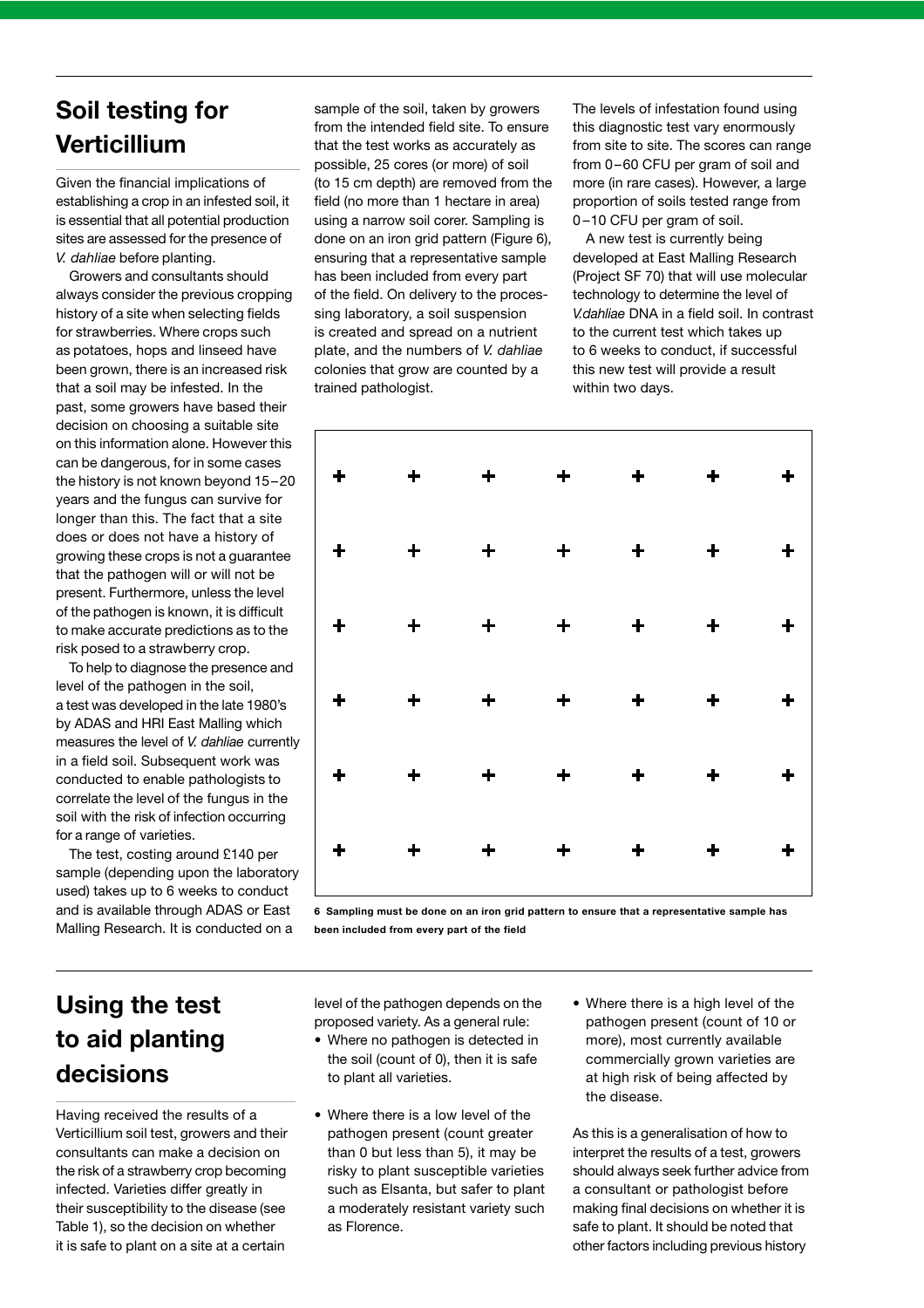of wilt on a site, soil type, climate and crop management should also be taken into account.

If it is decided that the risk of Verticillium wilt infection is too high to safely grow a strawberry crop, a grower must consider one of three options:

- **1** Find an alternative site that is free from the pathogen.
- **2** If this is not available, consider using some form of treatment to reduce the pathogen level in the soil.
- **3** Consider using a soil-less substrate in which to grow the crop.

**Table 1 Susceptibility of a range of varieties to Verticillium wilt**

| Very susceptible                                                                                             | <b>Susceptible</b>                                                                | Moderate resistance                                                                                                                                                              | <b>Good resistance</b>                                           |
|--------------------------------------------------------------------------------------------------------------|-----------------------------------------------------------------------------------|----------------------------------------------------------------------------------------------------------------------------------------------------------------------------------|------------------------------------------------------------------|
| Cambridge Vigour<br>Darselect<br>Elsanta<br>Gorella<br>Hapil<br>Mae<br>Rhapsody<br>Rosie<br>Sonata<br>Sophie | Diamante<br>Eros<br>Emily<br>Evita<br>Honeoye<br><b>Malling Pearl</b><br>Symphony | Alice<br><b>Bolero</b><br>Calypso<br>Cambridge Favourite<br>Christine<br>Elvira<br><b>Fverest</b><br>Florence<br>Malling Opal<br>Mara des Bois<br>Marshmello<br>Pandora<br>Selva | Flamenco<br>Judibell<br>Korona<br>Pegasus<br><b>Red Gauntlet</b> |
|                                                                                                              |                                                                                   | Tango                                                                                                                                                                            |                                                                  |

## **Control by pre-plant soil treatments**

Where a grower has made a decision to plant a strawberry crop in a field soil that is known to have an existing level of the pathogen that poses a risk of infection, then some form of control will be necessary. This will either need to eradicate the pathogen from the soil or to reduce it to a level that is unlikely to affect a moderately resistant variety. There are several ways of reducing the level of *V. dahliae* in a field soil prior to planting a strawberry crop. The most common of these is through the use of chemical fumigation. An alternative is steam sterilisation, although this is better suited to use in small areas rather than the large, field-scale required for strawberry crops.

As chemical fumigation of soils is becoming less acceptable for environmental reasons, increasing interest is being shown in alternative measures of controlling soil borne pathogens, including the use of green manure crops and soil additives such as composts and compost teas.

#### **Biofumigation**

Experiments have been conducted with a range of cover crops (including Sorghum and Brassica species) which, on incorporating into the soil, break down and release methyl isothiocyanate and/or other fungitoxic chemicals.

These offer some control of *V. dahliae* (Figure 7). The incorporation of cover crops also helps to improve the nutrient content of the soil, the soil structure and its water holding capacity. A Hort LINK project (SF 77) is currently being undertaken to examine the effects of a range of

cover crops on the suppression of Verticillium in field soils. However, experimentation with such crops in the UK is still in its infancy and in the short term it is thought that these are unlikely to offer anything like the same level of control of Verticillium wilt as some chemical fumigants.



**7 The use of Brassica species as a cover crop, when incorporated into the soil, is said to provide some level of reduction of existing** *Verticillium dahliae* **spores**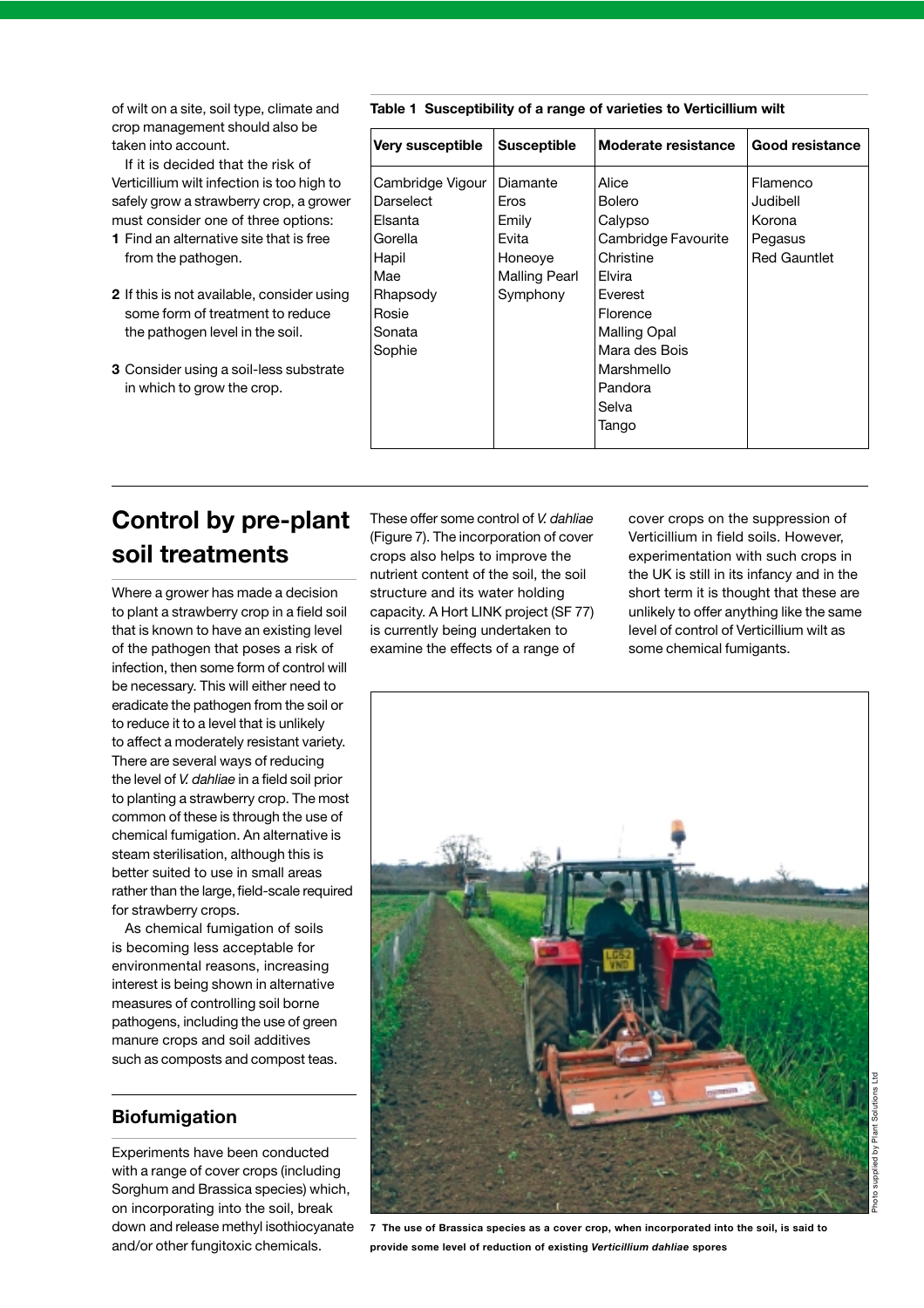### **Composts and compost teas**

Research is also being undertaken to assess the effect of adding a range of composts and compost teas to field soils on subsequent crop health, vigour and disease suppression. It has been demonstrated that some forms of composts have suppressed certain diseases in field soils. Composts derived from spent mushroom composts have had an effect on Verticillium wilt. Compost teas are made by filtering water through plant composts then steeping or brewing the resulting liquid. Both composts and compost teas can contribute to the stimulation of soil microorganisms and the development of soils with enhanced capacity to suppress plant diseases, but further investigation is required to find the most efficacious way of exploiting such materials in strawberry production.

### **Chemical fumigation**

In the short term, to be certain of gaining an acceptable level of control of *V. dahliae* in the soil, growers will need to rely on chemical fumigation (Figure 8). In the past, a large percentage of growers (up to 90%) who fumigated soils prior to planting strawberries used methyl bromide. However, with methyl bromide no longer permitted, growers need to choose an alternative. Table 2 outlines the effectiveness of the available chemical alternatives in controlling *V. dahliae*. For further information about the use of soil fumigation in soft fruit crops and the advantages and shortcomings of all available chemical treatments, refer to the HDC Factsheet 06/05 (Soil sterilisation options for soft fruit growers).

### **Effectiveness of chemical treatments**

It is known that some chemical fumigants are more effective than others at controlling *V. dahliae* in field soils. However, whichever chemical a grower or consultant chooses to use in the soil, it is very unusual for complete control of the pathogen to be gained. For this to occur, soil preparation prior to treatment, condi-

**Table 2 Effectiveness of a range of chemical fumigants at controlling** *Verticillium dahliae* **in field soils**

| <b>Chemical Sterilant</b>                                                                          | <b>Effectiveness</b> |
|----------------------------------------------------------------------------------------------------|----------------------|
| chloropicrin (Chloropicrin Fumigant,<br>K & S Chlorofume)                                          | $***$                |
| dazomet (Basamid)                                                                                  | $***$                |
| metam sodium (Metham sodium, Discovery)                                                            | $\star$              |
| 1, 3-dichloropropene (Telone II)                                                                   |                      |
| formaldehyde<br>(approval status under review)                                                     | $***$                |
| steam<br>(score extrapolated from protected crops;<br>confirmation required in outdoor situations) | $***$                |

**– no control** \* **some control** \*\* **moderate control** \*\*\* **good control**



**8 In the short term, it is likely that growers will need to continue to rely upon chemical fumigation to gain an acceptable level of control**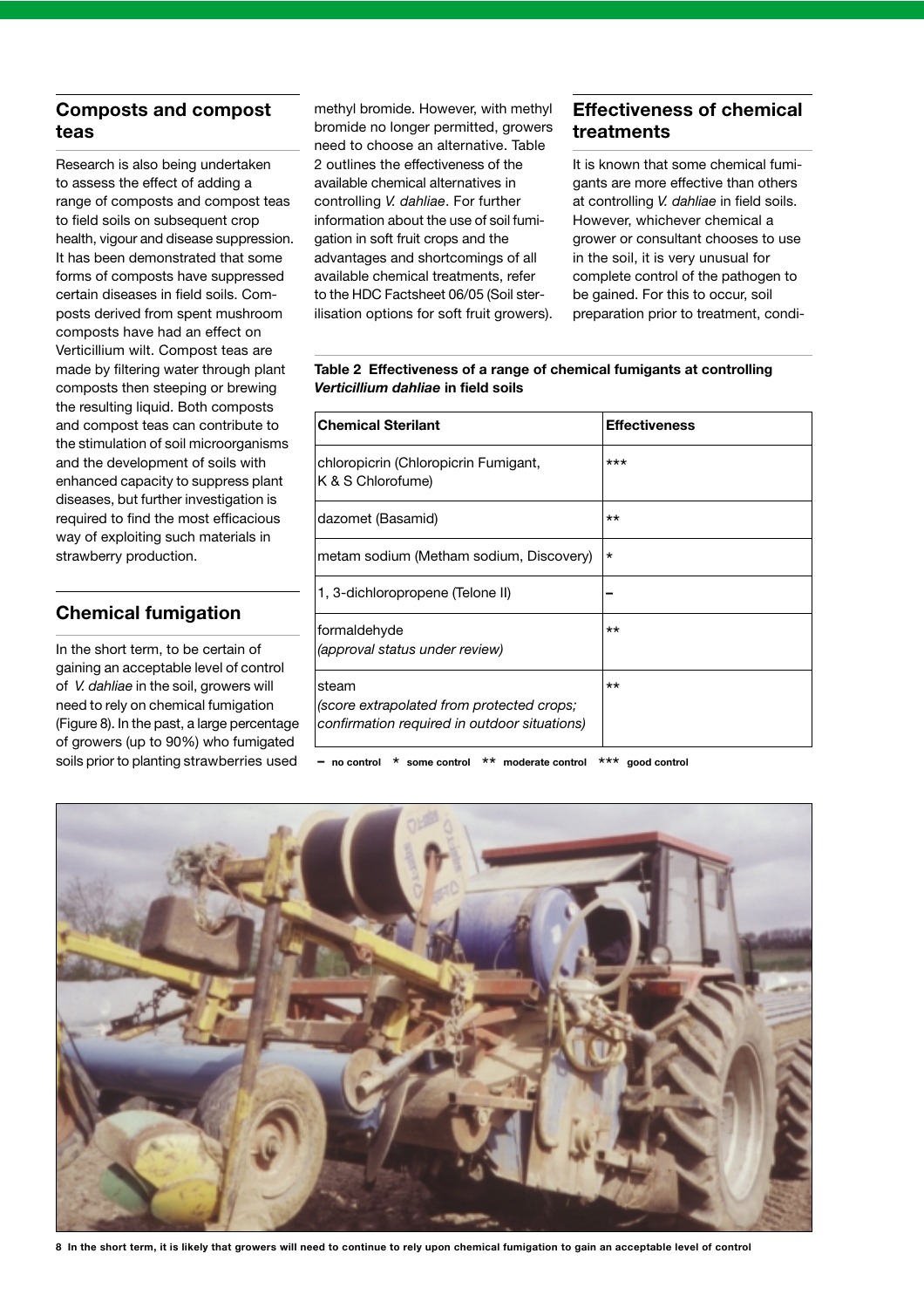tions at the time of application and the distribution of the chemical during application must be absolutely perfect across the whole field, but this rarely occurs. It is therefore wrong to assume that because a soil has been treated that the pathogen has been completely eradicated.

Growers should bear this in mind before deciding to treat a soil. A soil that has been tested for the presence of *V. dahliae* and has been identified as having a very high count (greater than 10 CFU per gram of soil) pretreatment, may have a low count of the fungus (3 CFU/g of soil) following treatment. However, such a count will still be too high for a susceptible variety to be planted.

Some growers and consultants commonly take the decision to use chemical control measures prior to planting strawberries without undertaking a soil test. However, this decision is based solely on knowledge that the site has had a previous history of the disease or of growing host crops that are likely to harbour

or increase the level of the pathogen in the soil. Because the soil is likely to be infested, the decision is taken without conducting a test and the existing level of pathogen in the soil is unknown. A very high level of the pathogen may be present and soil treatment may fail to gain sufficient control. The grower can then be disappointed to find that the crop is subsequently severely affected by the disease. It is therefore advisable to conduct a test before choosing a field.

### **The importance of clean planting material**

Whether or not a soil has been treated prior to planting, it is essential that

plants free of *V. dahliae* are purchased or produced for planting in a field soil or soil-less substrate. To ensure plants are of a high health status, they should be purchased with a 'Plant Health Certificate' issued by Defra's Plant Health and Seeds Inspectorate. It is best to enter any plants that are grown

at home for a grower's own use into Defra's plant health scheme to ensure that they are free from disease.

There is little point investing in the application of a chemical fumigant, only to re-introduce the disease through infected planting material.

## **Controlling Verticillium wilt using fungicides**

Although some agrochemical manufacturers claim that certain fungicide products offer some

level of control of Verticillium wilt after infection has occurred, in practice it has been found that the level of control achieved is minimal. It is therefore more important to gain control of the pathogen in the soil before planting rather than seeking to gain control after infection has occurred.

## **Action points for growers**

- Before choosing a field for establishing a strawberry plantation, consider the history of cropping on the site, particularly whether it has grown any host plants of *V. dahliae* (eg linseed, hops, potato) and whether any previous strawberry crops on the field have been affected by Verticillium wilt.
- Have the soil tested well in advance of planting to ascertain the existing level of *V. dahliae*. It is best to undertake the test far enough in advance of planting to allow fumigation operations to be undertaken should they be necessary to control the disease.
- Consider the variety proposed for planting and assess the risk of Verticillium wilt, based on the soil test result and other relevant factors (eg cropping history, soil type, climate, crop management).
- If *V. dahliae* is present in the soil, either look for an alternative clean site or reduce levels of the pathogen on the infested site by using a preplanting soil treatment.
- If choosing a chemical fumigant to gain control of *V. dahliae* in the soil, consider the best options from the list in Table 2 and take account of other soil-borne problems (eg Phytophthora fragariae and Phytophthora cactorum, nematodes, weeds).

• Be sure to prepare the soil correctly before application of a chemical fumigant and only use it when conditions are optimum to ensure that you get the best results from the treatment.